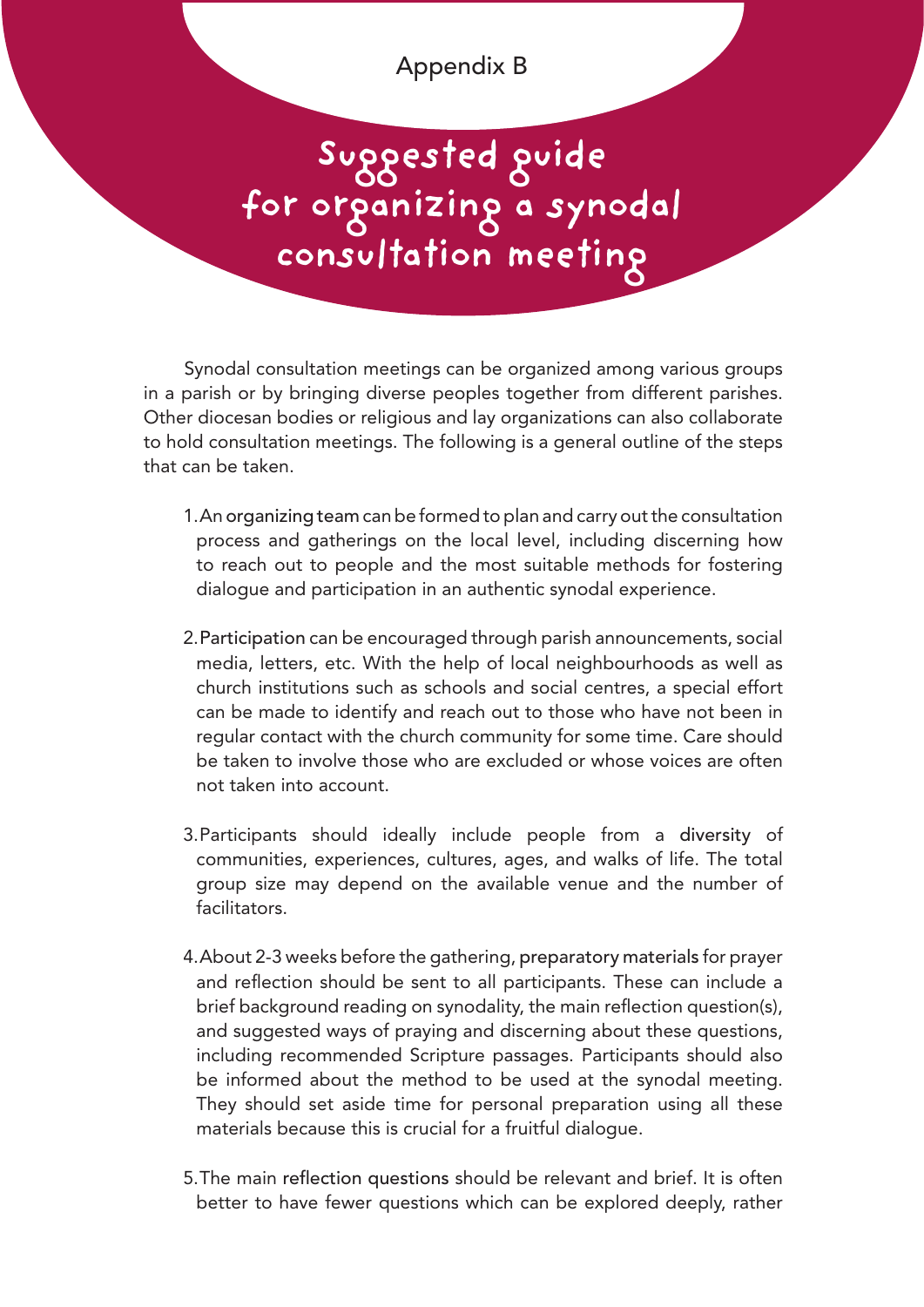than have many questions that would be covered superficially. This Synod poses the following fundamental question: *A synodal Church, in announcing the Gospel, "journeys together." How is this "journeying together" happening today in your local Church? What steps does the Spirit invite us to take in order to grow in our "journeying together"?*  (PD, 26)

In responding to this question, we are invited to:

- *Recall our experiences:* What experiences of our local Church does this question call to mind?
- *Re-read these experiences in greater depth:* What joys did they bring? What difficulties and obstacles have they encountered? What wounds did they reveal? What insights have they elicited?
- *Gather the fruits to share:* Where in these experiences does the voice of the Holy Spirit resound? What is the Spirit asking of us? What are the points to be confirmed, the prospects for change, the steps to be taken? Where do we register a consensus? What paths are opening up for our local Church?

It is often very fruitful for participants to reflect on the journey of their local community up until now. What has been the history of the faith life of the community? How has the community travelled to where they are now? How has God been present? Recollecting the past together often helps to build up the community and guide its path forward.

To help people explore this fundamental question more fully, ten themes have been developed to highlight significant aspects of "lived synodality" (PD, 30). The questions accompanying each of the ten themes can be used as a starting point or helpful guideline for enriching the consultation. These questions can be found in Part 5 of the *Vademecum* and a more detailed version is available in the accompanying materials on the Synod website.

6.It should be ensured that there are enough group facilitators according to the chosen method and format of the consultation gathering, and that they have been adequately prepared to conduct the process. The team of people who will prepare the synthesis of the consultation should also be identified.

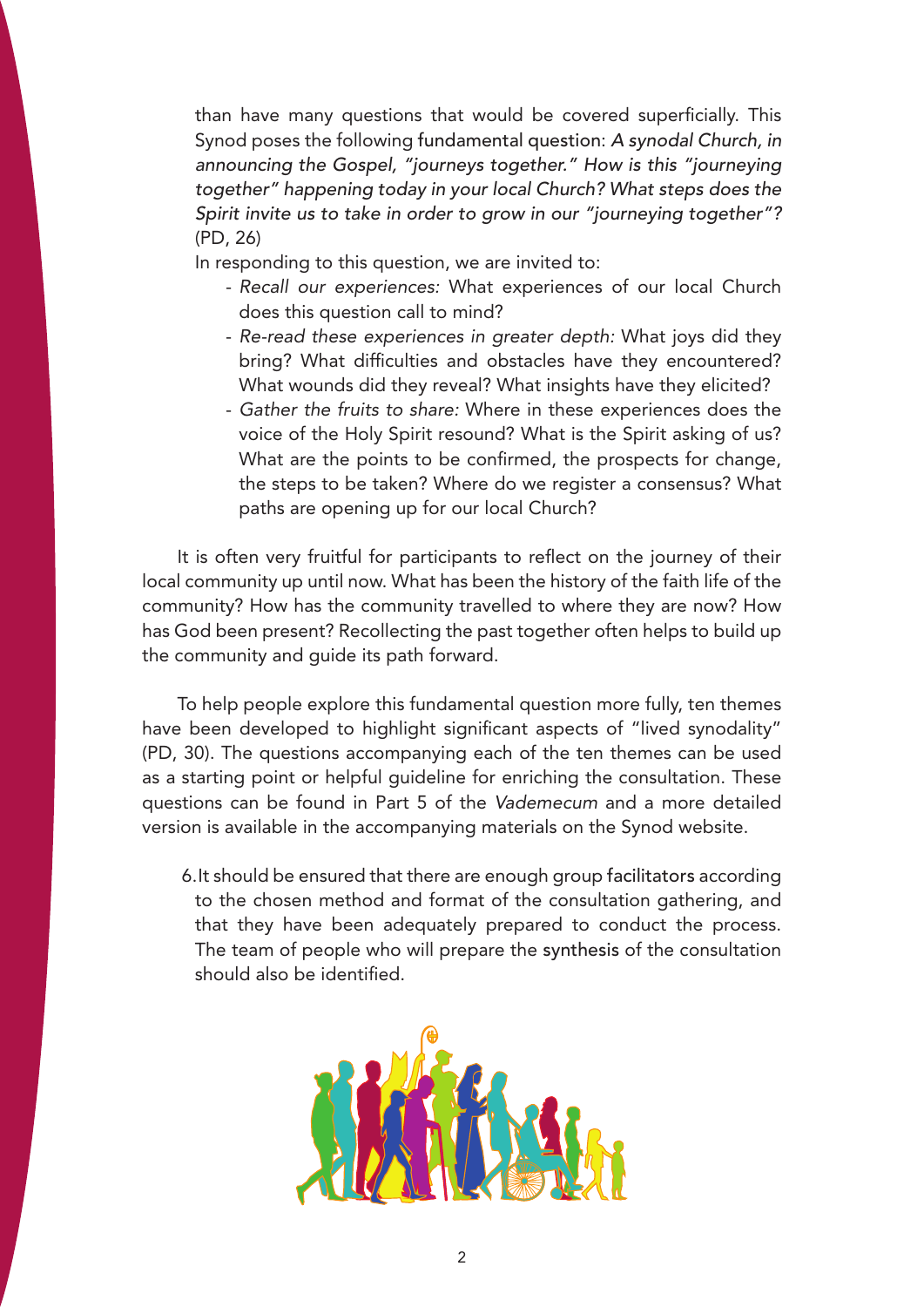- 7.At the gathering, communal prayer and liturgy will play a vital role. Listening to one another is grounded in listening to the Word of God and the Holy Spirit. Meaningful forms of prayer can be used to ask God's guidance and inspiration and let him deepen our communion with one another. The liturgy and meditating together on Scripture can be very helpful means in this regard.
- 8.A suitable method for group dialogue which resonates with the principles of synodality can be used. For instance, the Spiritual Conversation method promotes active participation, attentive listening, reflective speaking, and spiritual discernment. Participants form small groups of about 6-7 persons from diverse backgrounds. This method takes about at least an hour and comprises three rounds. In the first round, everyone takes equal turns to share the fruit of his or her prayer, in relation to the reflection questions circulated beforehand (see #5 of this Appendix). There is no discussion in this round and all participants simply listen deeply to each person and attend to how the Holy Spirit is moving within oneself, within the person speaking, and in the group as a whole. This is followed by a time of silence to note one's interior movements. In the second round, participants share what struck them most in the first round and what moved them during the time of silence. Some dialogue can also occur, and the same spiritual attentiveness is maintained. Once again this is followed by a time of silence. Finally in the third round participants reflect on what seems to be resonating in the conversation and what moved them most deeply. New insights and even unresolved questions are also noted. Spontaneous prayers of gratitude can conclude the conversation. Usually each small group will have a facilitator and note-taker. (A detailed description of this process is provided on the Synod website.)
- 9.Once the group dialogue has taken place, participants should review and share about their experience of the process within their small group. How was their experience? What were the ups and downs? What new and refreshing insights might they have discovered? What have they learned about the synodal way of proceeding? How was God present and at work during their time together?
- 10. Participants should then decide on the feedback they wish to communicate to the organizing/facilitation team. The guiding questions for the diocesan synthesis as outlined in Part 4 of the *Vademecum*  can be used as a basis for this feedback on the local level (see also Appendix D).
- 11. All participants can then come together to conclude the gathering.